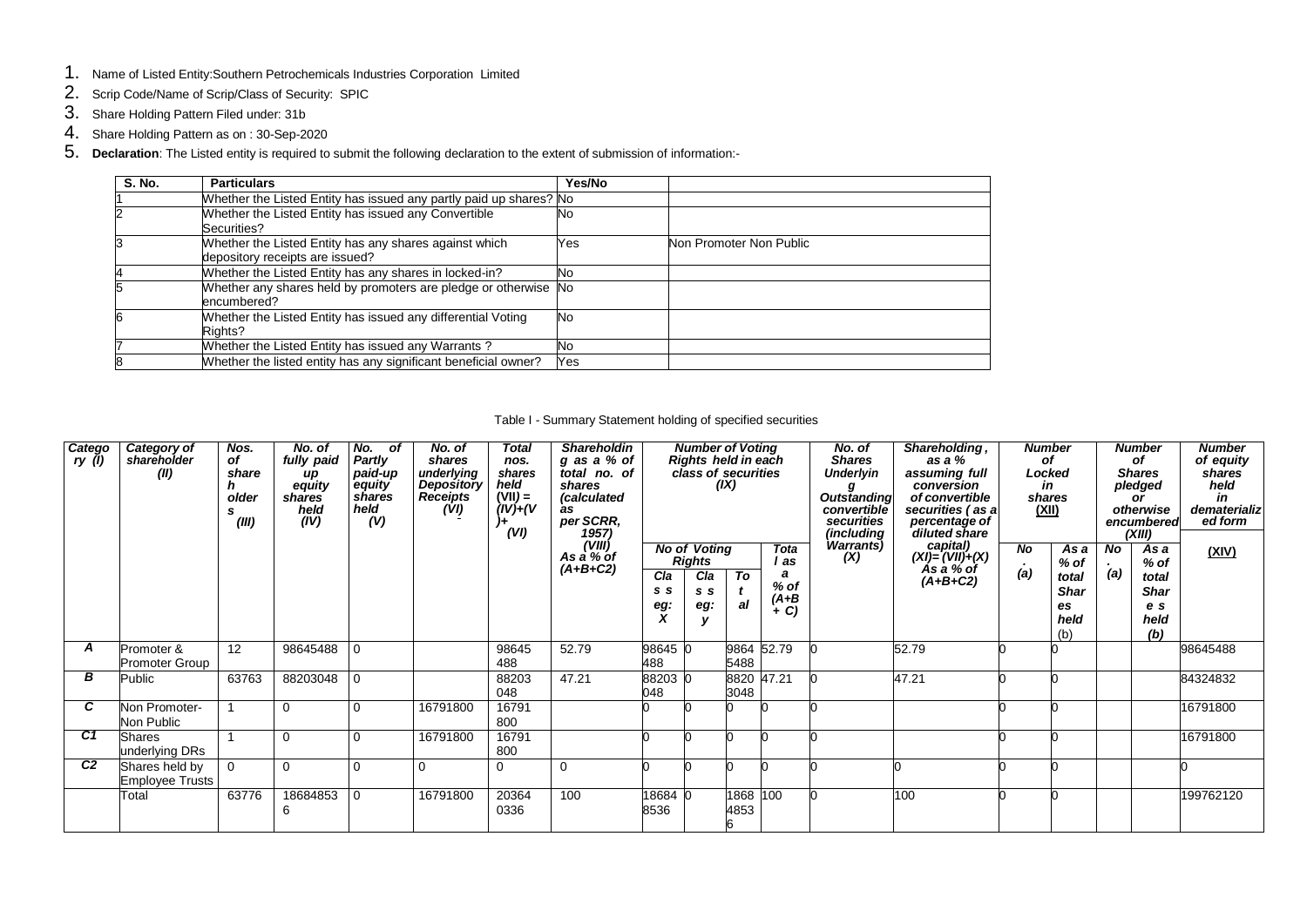|                         |                                                                                          |                                                 |                                                                |                                                                | Table II - Statement showing shareholding pattern of the Promoter and Promoter Group        |                                                                           |                |                                                                                                                                        |                                   |                                                                       |                    |                                               |                                                                                                                           |                                                                                                                                                          |                                                        |                                                                          |               |                                                                                                  |                                                                                   |
|-------------------------|------------------------------------------------------------------------------------------|-------------------------------------------------|----------------------------------------------------------------|----------------------------------------------------------------|---------------------------------------------------------------------------------------------|---------------------------------------------------------------------------|----------------|----------------------------------------------------------------------------------------------------------------------------------------|-----------------------------------|-----------------------------------------------------------------------|--------------------|-----------------------------------------------|---------------------------------------------------------------------------------------------------------------------------|----------------------------------------------------------------------------------------------------------------------------------------------------------|--------------------------------------------------------|--------------------------------------------------------------------------|---------------|--------------------------------------------------------------------------------------------------|-----------------------------------------------------------------------------------|
| Cat<br>ego<br>ry<br>(I) | Category of<br>shareholder<br>(II)                                                       | Nos.<br>of<br>share<br>h<br>older<br>s<br>(III) | No. of<br>fully<br>paid up<br>equity<br>shares<br>held<br>(IV) | No. of<br>Partly<br>paid-up<br>equity<br>shares<br>held<br>(V) | No. of<br>shares<br>underlying<br><b>Depository</b><br><b>Receipts</b><br>$\overline{(VI)}$ | <b>Total</b><br>nos.<br>shares<br>held<br>$(VII) =$<br>$(IV)+(V)$<br>(VI) |                | <b>Shareholding</b><br>as a % of total<br>no. of shares<br>(calculated as<br>per SCRR.<br>1957)<br>(VIII)<br>As a $%$ of<br>$(A+B+C2)$ |                                   | <b>Number of Voting</b><br>Rights held in each<br>class of securities | (X)                |                                               | No. of<br><b>Shares</b><br><b>Underlyin</b><br>Outstanding<br>convertible<br>securities<br><i>(including</i><br>Warrants) | <b>Shareholding</b><br>, as a %<br>assuming full<br>conversion<br>of convertible<br>securities (as<br>$\boldsymbol{a}$<br>percentage of<br>diluted share | <b>Number</b><br>of<br>Locked<br>in<br>shares<br>(XII) |                                                                          | d             | <b>Number</b><br>of<br><b>Shares</b><br>pledged<br><b>or</b><br>otherwise<br>encumbere<br>(XIII) | <b>Number</b><br>of equity<br>shares<br>held<br>in<br>demateriali<br>z<br>ed form |
|                         |                                                                                          |                                                 |                                                                |                                                                |                                                                                             |                                                                           |                |                                                                                                                                        | Cla<br>s <sub>s</sub><br>eg:<br>X | <b>No of Voting</b><br><b>Rights</b><br>Cla<br>s s<br>eg:<br>у        | To<br>t<br>al      | <b>Total</b><br>as a<br>$%$ of<br>(A+B+<br>C) | (X)                                                                                                                       | capital)<br>(XI)= (VII)+(X)<br>$\overline{As}$ a % of<br>$(A+B+C2)$                                                                                      | No.<br>(a)                                             | $\overline{As} a$<br>$%$ of<br>total<br><b>Shar</b><br>es<br>held<br>(b) | N<br>о.<br>(a | As a<br>$%$ of<br>total<br>Sha<br>re s<br>held<br>(b)                                            | (XIV)                                                                             |
|                         | Indian                                                                                   |                                                 |                                                                |                                                                |                                                                                             |                                                                           |                |                                                                                                                                        |                                   |                                                                       |                    |                                               |                                                                                                                           |                                                                                                                                                          |                                                        |                                                                          |               |                                                                                                  |                                                                                   |
| a                       | Individuals/Hindu                                                                        |                                                 |                                                                | 45450                                                          |                                                                                             | 45450                                                                     |                | 0.02                                                                                                                                   | 45450 0                           |                                                                       | 4545 0.02          |                                               |                                                                                                                           | 0.02                                                                                                                                                     |                                                        |                                                                          |               |                                                                                                  | 45450                                                                             |
|                         | undivided Family<br><b>ASHWIN C</b><br><b>MUTHIAH</b>                                    | AAEPA4 1<br>148H                                |                                                                | 45450                                                          |                                                                                             | 45450                                                                     |                | 0.02                                                                                                                                   | 45450 0                           |                                                                       | 4545 0.02          |                                               |                                                                                                                           | 0.02                                                                                                                                                     |                                                        |                                                                          |               |                                                                                                  | 45450                                                                             |
| h                       | Central<br>Government/ State<br>Government(s)                                            |                                                 |                                                                | 8840000                                                        |                                                                                             | 8840000                                                                   |                | 4.73                                                                                                                                   | 88400 0<br>00                     |                                                                       | 8840 4.73<br>000   |                                               |                                                                                                                           | 4.73                                                                                                                                                     |                                                        |                                                                          |               |                                                                                                  | 8840000                                                                           |
|                         | <b>TAMILNADU</b><br><b>INDUSTRIAL</b><br><b>DEVELOPMENT</b><br><b>CORPORATION</b><br>LTD | AAACT3 1<br>409P                                |                                                                | 8840000                                                        |                                                                                             | 8840000                                                                   |                | 4.73                                                                                                                                   | 88400 0<br>00                     |                                                                       | 8840 4.73<br>000   |                                               |                                                                                                                           | 4.73                                                                                                                                                     |                                                        |                                                                          |               |                                                                                                  | 8840000                                                                           |
| c                       | Financial<br><b>Institutions/ Banks</b>                                                  |                                                 |                                                                |                                                                |                                                                                             |                                                                           |                |                                                                                                                                        |                                   |                                                                       |                    |                                               |                                                                                                                           |                                                                                                                                                          |                                                        |                                                                          |               |                                                                                                  |                                                                                   |
| d                       | Any Other (specify)                                                                      |                                                 |                                                                | 70845263                                                       |                                                                                             |                                                                           | 70845263 37.92 |                                                                                                                                        | 70845 0<br>263                    |                                                                       | 5263               | 7084 37.92                                    |                                                                                                                           | 37.92                                                                                                                                                    |                                                        |                                                                          |               |                                                                                                  | 70845263                                                                          |
|                         | Other                                                                                    |                                                 |                                                                | 70815463                                                       |                                                                                             |                                                                           | 70815463 37.89 |                                                                                                                                        | 70815 0<br>463                    |                                                                       | 5463               | 7081 37.89                                    |                                                                                                                           | 37.89                                                                                                                                                    |                                                        |                                                                          |               |                                                                                                  | 70815463                                                                          |
|                         | <b>AMI HOLDINGS</b><br><b>PRIVATE LIMITED 877G</b>                                       | AABCP1 1                                        |                                                                | 37276700                                                       |                                                                                             |                                                                           | 37276700 19.95 |                                                                                                                                        | 372760<br>700                     |                                                                       | 3727 19.95<br>6700 |                                               | n                                                                                                                         | 19.95                                                                                                                                                    |                                                        |                                                                          |               |                                                                                                  | 37276700                                                                          |
|                         | LOTUS<br><b>FERTILIZERS</b><br><b>PRIVATE LIMITED</b>                                    | AABCL011<br>93K                                 |                                                                | 27995454                                                       |                                                                                             |                                                                           | 27995454 14.98 |                                                                                                                                        | 27995 0<br>454                    |                                                                       | 2799 14.98<br>5454 |                                               |                                                                                                                           | 14.98                                                                                                                                                    |                                                        |                                                                          |               |                                                                                                  | 27995454                                                                          |
|                         | <b>SICAGEN INDIA</b><br>LIMITED                                                          | AAKCS5 1<br>770J                                |                                                                | 3017349                                                        |                                                                                             | 3017349                                                                   |                | .61                                                                                                                                    | 30173 0<br>49                     |                                                                       | 3017 1.61<br>349   |                                               |                                                                                                                           | 1.61                                                                                                                                                     |                                                        |                                                                          |               |                                                                                                  | 3017349                                                                           |
|                         | SOUTH INDIA<br><b>HOUSE ESTATES 520M</b><br>AND<br><b>PROPERTIES LTD</b>                 | AABCS0 1                                        |                                                                | 1636900                                                        |                                                                                             | 1636900                                                                   |                | 0.88                                                                                                                                   | 16369 0<br>00                     |                                                                       | 1636 0.88<br>900   |                                               |                                                                                                                           | 0.88                                                                                                                                                     |                                                        |                                                                          |               |                                                                                                  | 1636900                                                                           |
|                         | ACM<br><b>EDUCATIONAL</b><br><b>FOUNDATION</b>                                           | AAACA5 1<br><b>Le08</b>                         |                                                                | 659075                                                         |                                                                                             | 659075                                                                    |                | 0.35                                                                                                                                   | 65907 0<br>ь                      |                                                                       | 6590 0.35<br>75    |                                               |                                                                                                                           | 0.35                                                                                                                                                     |                                                        |                                                                          |               |                                                                                                  | 659075                                                                            |
|                         | SOUTH INDIA<br><b>TRAVELS PVT</b><br>LTD                                                 | AAACS3 1<br>792E                                |                                                                | 229985                                                         |                                                                                             | 229985                                                                    |                | 0.12                                                                                                                                   | 22998 C                           |                                                                       | 2299 0.12<br>85    |                                               |                                                                                                                           | 0.12                                                                                                                                                     |                                                        |                                                                          |               |                                                                                                  | 229985                                                                            |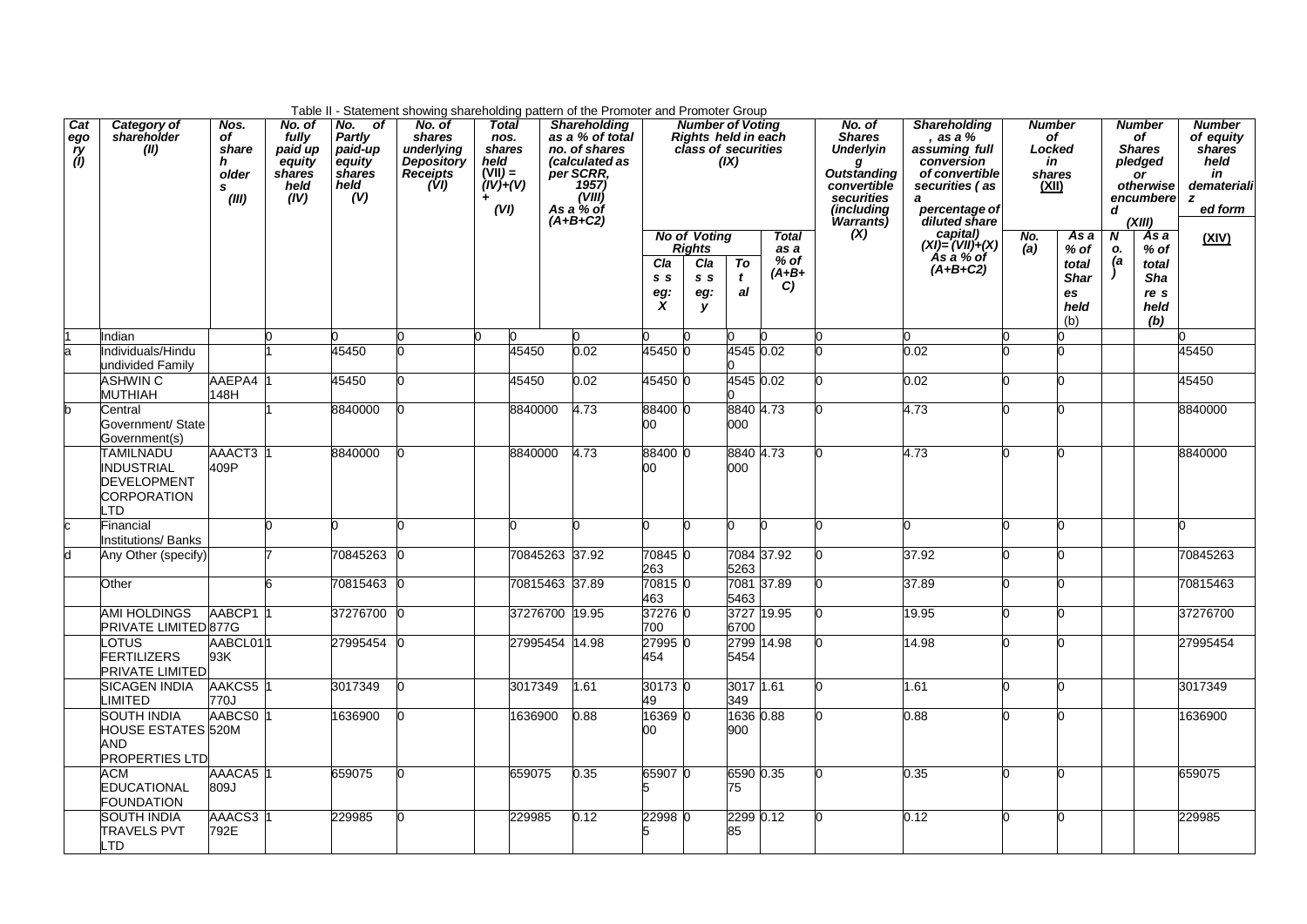|   | <b>Partnership Firms</b>                                                                |                             |    | 29800      |   | 29800          | 0.02 | 29800 0        | 2980 0.02          |            | 'n | 0.02  |  |   |   | 29800    |
|---|-----------------------------------------------------------------------------------------|-----------------------------|----|------------|---|----------------|------|----------------|--------------------|------------|----|-------|--|---|---|----------|
|   | South India<br>Investments and<br><b>Associates</b>                                     | AASFS271<br>84H             |    | 29800      |   | 29800          | 0.02 | 29800 0        | 2980 0.02          |            |    | 0.02  |  |   |   | 29800    |
|   | Sub-Total (A)(1)                                                                        |                             |    | 79730713 0 | n | 79730713 42.67 |      | 79730 0<br>713 | 7973 42.67<br>0713 |            |    | 42.67 |  |   |   | 79730713 |
| 2 | Foreign                                                                                 |                             |    |            |   |                |      |                |                    |            |    |       |  |   |   |          |
| a | Individuals (Non-<br>Resident<br>Individuals/ Foreign<br>Individuals)                   |                             |    |            |   |                |      |                |                    |            |    |       |  |   |   |          |
|   | Government                                                                              |                             |    |            |   |                |      |                |                    |            |    |       |  |   |   |          |
|   | Institutions                                                                            |                             |    |            |   |                |      | n              | n                  |            |    |       |  |   |   |          |
|   | Foreign Portfolio<br>Investor                                                           |                             |    |            |   |                |      |                |                    |            |    |       |  |   |   |          |
| e | Any Other (specify)                                                                     |                             |    | 18914775 C |   | 18914775 10.12 |      | 18914 0<br>775 | 4775               | 1891 10.12 |    | 10.12 |  |   |   | 18914775 |
|   | <b>Bodies Corporate</b>                                                                 |                             |    | 18914775   | n | 18914775 10.12 |      | 18914<br>775   | 4775               | 1891 10.12 |    | 10.12 |  |   |   | 18914775 |
|   | FICON HOLDINGS AABCF0<br>TD.                                                            | 667J                        |    | 15682775   |   | 15682775 8.39  |      | 15682<br>775   | 1568 8.39<br>2775  |            |    | 8.39  |  |   |   | 15682775 |
|   | <b>RANFORD</b><br><b>INVESTMENTS</b><br>LTD                                             | AADCR5 <sup>1</sup><br>452K |    | 1910000    | n | 1910000        | 1.02 | 19100<br>00    | 1910 1.02<br>000   |            |    | 1.02  |  |   |   | 1910000  |
|   | <b>DARNOLLY</b><br><b>INVESTMENTS</b><br>LTD.                                           | AACCD5<br>610N              |    | 1322000    | n | 1322000        | 0.71 | 13220<br>00    | 1322 0.71<br>000   |            |    | 0.71  |  |   |   | 1322000  |
|   | Sub-Total (A)(2)                                                                        |                             |    | 18914775   | n | 18914775 10.12 |      | 18914 0<br>775 | 4775               | 1891 10.12 |    | 10.12 |  | n | n | 18914775 |
|   | <b>Total Shareholding</b><br>of Promoter and<br>Promoter Group<br>$(A) = (A)(1)+(A)(2)$ |                             | 12 | 98645488   | n | 98645488 52.79 |      | 98645 0<br>488 | 5488               | 9864 52.79 |    | 52.79 |  |   |   | 98645488 |

Table III - Statement showing shareholding pattern of the Public shareholder

|    | Category &<br>Name of the<br><b>Shareholders</b><br>$\left( I\right)$ | PA<br>(II) | Nos.<br>οf<br>share<br>older<br>(III) | No.<br>οf<br>fully<br>paid<br>иp<br>equit<br>shar | Partly<br>paid-<br>иp<br>equity<br>share<br>s held<br>(V) | Nos. of<br>shares<br>underlyin<br>Depositor<br><b>Receipts</b><br>(VI) | Total<br>nos.<br>share<br>S<br>held<br>$VII =$<br>$IV+V+VI$ | <b>Shareho</b><br>ding<br>%<br>calculat<br>e das<br>per<br>SCRR,<br>1957 |             | <b>Number of Voting Rights</b><br>held in each class of<br><b>No of Voting Rights</b> | securities<br>(IX) | <b>Total</b><br>as a %<br>οf            | No. of<br><b>Shares</b><br><b>Underlyin</b><br><b>Outstandin</b><br>convertibl | Total<br>shareholdi<br>$n$ $q$ , as a<br>℅<br>assuming<br>full<br>conversio<br>n of | <b>No</b><br>(a) | <b>Number</b><br>οf<br>Locked<br>in<br>shares<br>(XII)<br>As a<br>%<br>οf | No.<br>(N)<br>o t      | <b>Number of</b><br><b>Shares</b><br>pledged or<br>otherwise<br>encumbere<br>$\overline{4s}$ a<br>% of<br>total | <b>Number of</b><br>equity<br>shares<br>held in<br>demateriali<br>z ed form<br>(XIV) |
|----|-----------------------------------------------------------------------|------------|---------------------------------------|---------------------------------------------------|-----------------------------------------------------------|------------------------------------------------------------------------|-------------------------------------------------------------|--------------------------------------------------------------------------|-------------|---------------------------------------------------------------------------------------|--------------------|-----------------------------------------|--------------------------------------------------------------------------------|-------------------------------------------------------------------------------------|------------------|---------------------------------------------------------------------------|------------------------|-----------------------------------------------------------------------------------------------------------------|--------------------------------------------------------------------------------------|
|    |                                                                       |            |                                       | e s<br>held<br>(IV)                               |                                                           |                                                                        |                                                             | As a %<br>οf<br>$(A+B+C2$<br>VIII                                        | Clas<br>s X | Clas<br>s Y                                                                           | To<br>al           | <b>Total</b><br><b>Voting</b><br>rights | securities<br><i>(including</i><br><b>Warrants</b> )<br>(X)                    | convertibl<br>е<br>securities<br>(as a<br>percentag                                 |                  | tota<br>Sha<br>r es<br>hel                                                | ap<br>pli<br>ca<br>ble | shar<br>e s<br>held<br>(Not<br>appli                                                                            |                                                                                      |
|    | Institutions                                                          |            |                                       |                                                   |                                                           |                                                                        |                                                             |                                                                          |             |                                                                                       |                    |                                         |                                                                                |                                                                                     |                  |                                                                           |                        |                                                                                                                 |                                                                                      |
| la | Mutual Funds/                                                         |            | 12                                    | 10750                                             |                                                           |                                                                        | 10750                                                       | 0.01                                                                     | 10750       |                                                                                       | 1075 0.01          |                                         |                                                                                | 0.01                                                                                |                  |                                                                           |                        |                                                                                                                 | 900                                                                                  |
|    | <b>Venture Capital</b><br>Funds                                       |            |                                       |                                                   |                                                           |                                                                        |                                                             |                                                                          |             |                                                                                       |                    |                                         |                                                                                |                                                                                     |                  |                                                                           |                        |                                                                                                                 |                                                                                      |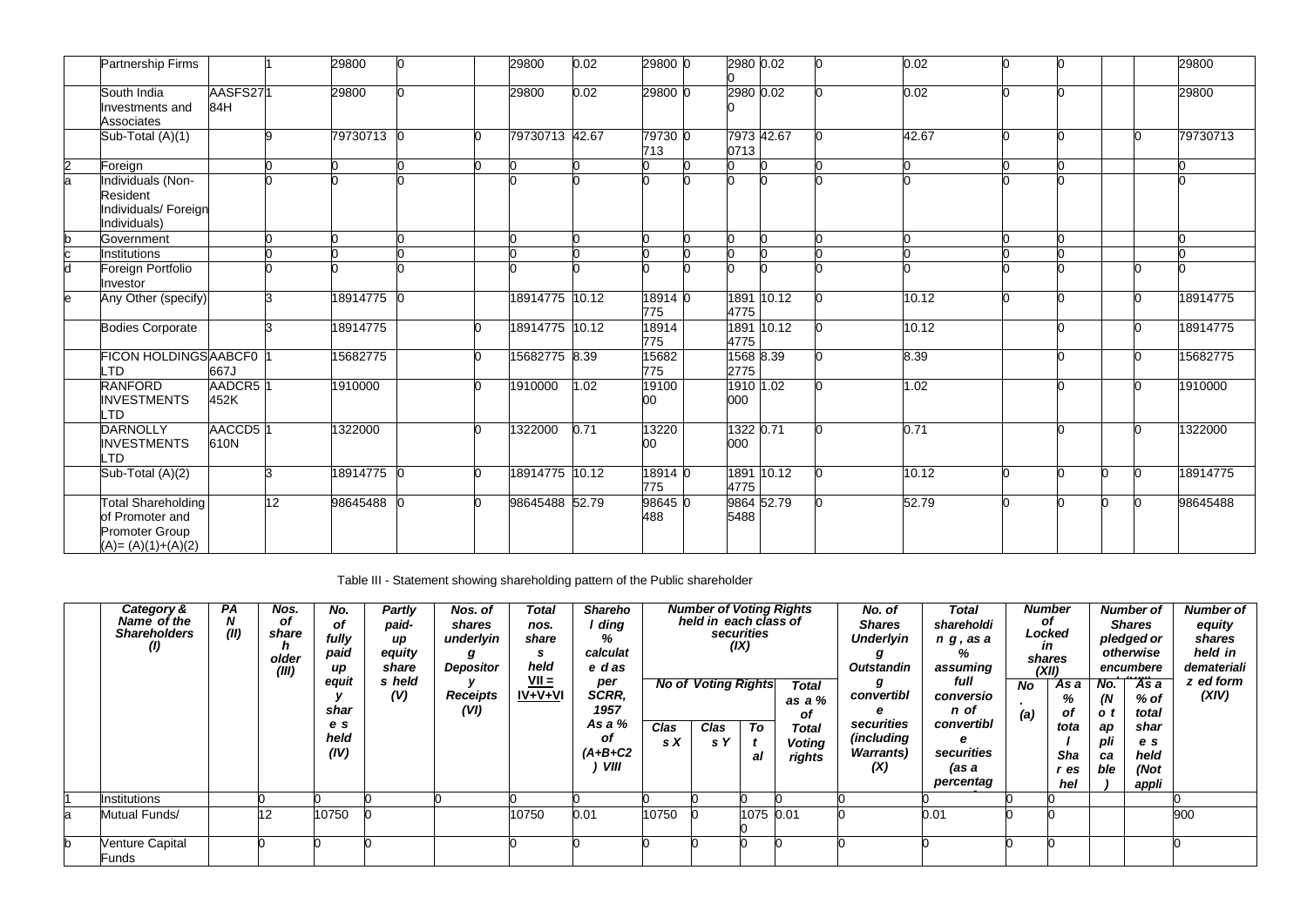|                         | Alternate<br>nvestment Funds        |                    | n     | n        | 'n |                |      |          | 0               |       |       | 0  | n | n            |
|-------------------------|-------------------------------------|--------------------|-------|----------|----|----------------|------|----------|-----------------|-------|-------|----|---|--------------|
| h                       | Foreign Venture                     |                    | n     |          |    |                |      | n        | n               |       |       | n  |   |              |
|                         | Capital Investors                   |                    |       |          |    |                |      |          |                 |       |       |    |   |              |
| e                       | Foreign Portfolio                   |                    | n     | U        | n  |                | n    | n        | 0               | n     |       | n  |   | 'n           |
|                         | nvestors                            |                    |       |          |    |                |      |          |                 |       |       |    |   |              |
|                         | inancial                            |                    | 50    | 42625870 |    | 4262587        | 2.28 | 426258 0 | 4262 2.28       |       | 2.28  | n. | n | 4244802      |
|                         | nstitutions/ Banks                  |                    |       |          |    |                |      |          | 587             |       |       |    |   |              |
|                         | LIFE INSURANCE AAACL01              |                    |       | 39267250 |    | 3926725        | 2.1  | 392672 0 | 3926 2.1        |       | 2.1   | n  |   | 3926725      |
|                         | CORPORATION                         | 582H               |       |          |    |                |      |          | 725             |       |       |    |   |              |
|                         | OF INDIA                            |                    |       |          |    |                |      |          |                 |       |       |    |   |              |
| a                       | Insurance                           |                    | っ     | 550      | n. | 550            | n.   | 550      | 550             |       |       | n  |   | <sup>0</sup> |
|                         | Companies                           |                    |       |          |    |                |      |          |                 |       |       |    |   |              |
|                         | Provident Funds/                    |                    | n     |          | n. | n              | n    | n        | O.              | 'n    | n     | n  | n | <sup>0</sup> |
|                         | <b>Pension Funds</b>                |                    |       |          |    |                |      |          |                 |       |       |    |   |              |
|                         | Any Other (specify)                 |                    | 11    | 8100     |    | 8100           | 'n   | 8100     | 8100 0          |       |       | n  |   | 'n           |
|                         | Other                               |                    | 11    | 8100     |    | 8100           |      | 8100     | 8100 0          |       |       | n  |   | 'n           |
|                         | Sub-Total (B)(1)                    |                    | 75    | 42819870 |    | 4281987        | 2.29 | 428198 0 | 4281 2.29       |       | 2.29  | n  |   | 4245702      |
|                         |                                     |                    |       |          |    |                |      |          | 987             |       |       |    |   |              |
| $\overline{2}$          | Central                             |                    |       | 166454 0 |    | 166454         | 0.09 | 166454 0 | 1664 0.09<br>54 |       | 0.09  | n  | n | 166454       |
|                         | Government/ State<br>Government(s)/ |                    |       |          |    |                |      |          |                 |       |       |    |   |              |
|                         | President of India                  |                    |       |          |    |                |      |          |                 |       |       |    |   |              |
|                         | Sub-Total (B)(2)                    |                    |       | 166454 0 |    | 166454         | 0.09 | 166454 0 | 1664 0.09       |       | 0.09  | n  |   | 166454       |
|                         |                                     |                    |       |          |    |                |      |          | 54              |       |       |    |   |              |
| 3                       | Non-institutions                    |                    |       |          |    |                |      |          |                 |       |       |    |   |              |
| la.                     | Individuals -                       |                    | 59786 | 63973990 |    | 63973991 34.24 |      | 639739 0 | 6397 34.24      |       | 34.24 |    |   | 61347442     |
|                         |                                     |                    |       |          |    |                |      | 91       | 3991            |       |       |    |   |              |
|                         | ndividual                           |                    | 59605 | 27509380 |    | 27509380 14.72 |      | 275093 0 | 2750            | 14.72 | 14.72 | n  |   | 24882831     |
|                         | shareholders                        |                    |       |          |    |                |      | 80       | 9380            |       |       |    |   |              |
|                         | holding nominal                     |                    |       |          |    |                |      |          |                 |       |       |    |   |              |
|                         | share capital up to                 |                    |       |          |    |                |      |          |                 |       |       |    |   |              |
|                         | Rs. 2 lakhs.                        |                    |       |          |    |                |      |          |                 |       |       |    |   |              |
|                         | Individual<br>shareholders          |                    | 181   | 36464610 |    | 36464611 19.52 |      | 364646 0 | 3646<br>4611    | 19.52 | 19.52 | n  | n | 36464611     |
|                         | holding nominal                     |                    |       |          |    |                |      | 11       |                 |       |       |    |   |              |
|                         | share capital in                    |                    |       |          |    |                |      |          |                 |       |       |    |   |              |
|                         | excess of Rs. 2                     |                    |       |          |    |                |      |          |                 |       |       |    |   |              |
|                         | lakhs.                              |                    |       |          |    |                |      |          |                 |       |       |    |   |              |
|                         | <b>MINAL BHARAT</b>                 | AACPP <sub>1</sub> |       | 40619610 |    | 4061961        | 2.17 | 406196 0 | 4061 2.17       |       | 2.17  | n  |   | 4061961      |
|                         | PATEL                               | 5126G              |       |          |    |                |      |          | 961             |       |       |    |   |              |
|                         | RUCHIT BHARAT                       | <b>ANDPP</b>       |       | 90522790 |    | 9052279        | 4.84 | 905227 0 | 9052 4.84       |       | 4.84  | n  |   | 9052279      |
|                         | <b>PATEL</b>                        | 9202F              |       |          |    |                |      |          | 279             |       |       |    |   |              |
|                         | <b>BHARAT</b>                       | AAAPP 1            |       | 50155840 |    | 5015584        | 2.68 | 501558 0 | 5015 2.68       |       | 2.68  | n  | n | 5015584      |
|                         | <b>JAYANTILAL</b>                   | 6652R              |       |          |    |                |      |          | 584             |       |       |    |   |              |
|                         | PATEL                               |                    |       |          |    |                |      |          |                 |       |       |    |   |              |
| b.                      | <b>VBFCs registered</b>             |                    |       | U        | n. |                | n    | U        | n               | 'n    |       | h  | n | <sup>0</sup> |
|                         | with RBI                            |                    |       |          |    |                |      |          |                 |       |       |    |   |              |
| $\overline{\mathsf{h}}$ | <b>Employee Trusts</b><br>Overseas  |                    |       |          |    |                |      |          | n               |       |       | n  | n | n            |
|                         | Depositories                        |                    |       |          |    |                |      |          |                 |       |       |    |   |              |
|                         | (holding DRs)                       |                    |       |          |    |                |      |          |                 |       |       |    |   |              |
|                         | (balancing figure)                  |                    |       |          |    |                |      |          |                 |       |       |    |   |              |
| e                       | Any Other (specify)                 |                    | 3901  | 19780610 |    | 19780616 10.59 |      | 197806 0 | 1978 10.59      |       | 10.59 | n. |   | 18565234     |
|                         |                                     |                    |       |          |    |                |      | 16       | 0616            |       |       |    |   |              |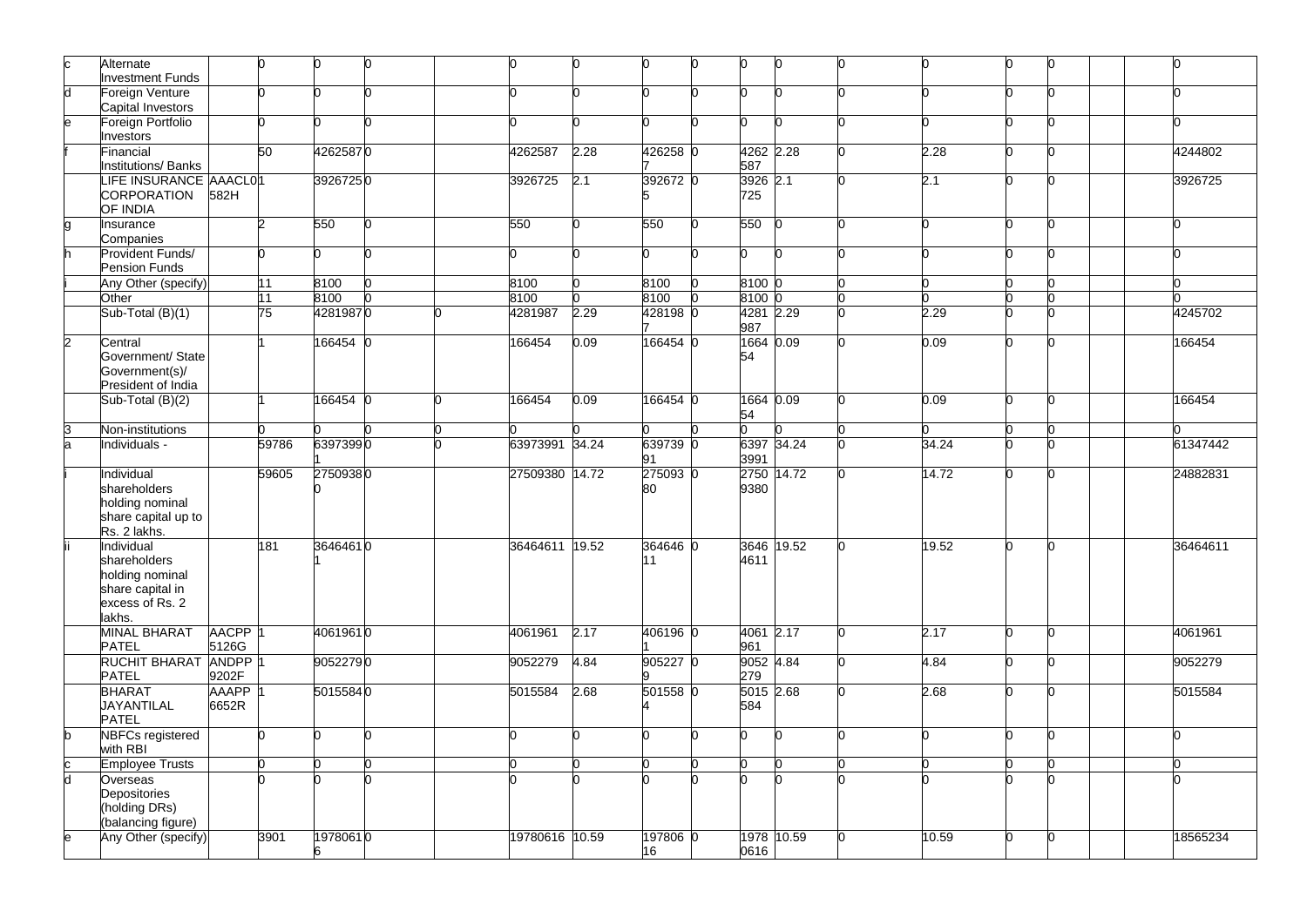| <b>Bodies Corporate</b>                                       |                       | 487   | 14443840 |  | 14443845 7.73  |      | 144438 0<br>45 | 1444<br>3845     | 7.73       | 7.73  |  | 14386870 |
|---------------------------------------------------------------|-----------------------|-------|----------|--|----------------|------|----------------|------------------|------------|-------|--|----------|
| <b>FINQUEST</b><br><b>FINANCIAL</b><br>SOLUTIONS PVT.<br>LTD. | <b>AAACF</b><br>8117G |       | 72801930 |  | 7280193        | 3.9  | 728019 0       | 7280 3.9<br>193  |            | 3.9   |  | 7280193  |
| Clearing member                                               |                       | 56    | 95782    |  | 95782          | 0.05 | 95782          | 9578 0.05        |            | 0.05  |  | 95782    |
| <b>Employees</b>                                              |                       | 1610  | 644811   |  | 644811         | 0.35 | 644811 0       | 6448 0.35        |            | 0.35  |  |          |
| <b>HUF</b>                                                    |                       | 1259  | 29192450 |  | 2919245        | 1.56 | 291924 0       | 2919 1.56<br>245 |            | 1.56  |  | 2919045  |
| Non-Resident<br>Indian (NRI)                                  |                       | 483   | 11296830 |  | 1129683        | 0.6  | 12968 0        | 1129 0.6<br>683  |            | 0.6   |  | 1116937  |
| Other                                                         |                       |       | 500000   |  | 500000         | 0.27 | 500000 0       | 5000 0.27<br>00  |            | 0.27  |  |          |
| Overseas<br>Corporate Bodies                                  |                       |       | 39800    |  | 39800          | 0.02 | 39800          | 3980 0.02        |            | 0.02  |  | 39150    |
| Trusts                                                        |                       |       | 7450     |  | 7450           |      | 7450           | 7450 0           |            |       |  | 7450     |
| Sub-Total (B)(3)                                              |                       | 63687 | 83754600 |  | 83754607 44.83 |      | 837546 0<br>ስ7 | 4607             | 8375 44.83 | 44.83 |  | 79912676 |
| Total Public<br>Shareholding (B)=<br>$(B)(1)+(B)(2)+(B)(3)$   |                       | 63763 | 88203040 |  | 88203048 47.21 |      | 882030 0<br>48 | 3048             | 8820 47.21 | 47.21 |  | 84324832 |

Table IV - Statement showing shareholding pattern of the Non Promoter- Non Public shareholder

| Category &           | <b>PAN</b>   | No. of | No. of    | <b>Partly</b> | Nos. of           | Total no. | <b>Sharehol</b>   |          |                            |                | <b>Number of Voting Rights held</b> | No. of             | Total               |     | <b>Number of</b> |     | <b>Number of</b> | Number of    |
|----------------------|--------------|--------|-----------|---------------|-------------------|-----------|-------------------|----------|----------------------------|----------------|-------------------------------------|--------------------|---------------------|-----|------------------|-----|------------------|--------------|
| of the               | (II)         | shareh | fully     | paid-up       | shares            | shares    | ding %            |          |                            |                | each class of securities            | <b>Shares</b>      | shareholdin         |     | Locked in        |     | <b>Shares</b>    | equity       |
| <b>Shareholders</b>  |              | older  | paid      | equity        | underlying        | held      | calculate         |          |                            | (IX)           |                                     | <b>Underlying</b>  | $q$ , as a $\%$     |     | shares           |     | pledged or       | shares held  |
| $\langle I \rangle$  |              | (III)  | <b>up</b> | shares        | <b>Depository</b> | $(VII =$  | d as per<br>SCRR, |          |                            |                |                                     | <b>Outstanding</b> | assuming            |     | (XII)            |     | otherwise        | in           |
|                      |              |        | equity    | held          | <b>Receipts</b>   | $IV+V+VI$ |                   |          |                            |                |                                     | convertible        | full                |     |                  |     | encumbered       | dematerializ |
|                      |              |        | share     | (V)           | (VI)              |           | 1957              |          |                            |                |                                     | securities         | conversion          |     |                  |     | (XIII)           | ed form      |
|                      |              |        | s held    |               |                   |           | As a % of         |          | <b>No of Voting Rights</b> |                | <b>Total</b>                        | (including         | $\overline{of}$     | No. | As a             | No. | As a             | (XIV)        |
|                      |              |        | (IV)      |               |                   |           | $(A+B+C2)$        |          |                            |                | as a %                              | <b>Warrants</b> )  | convertible         |     | %                | (N) | % of             | (Not         |
|                      |              |        |           |               |                   |           | (VIII)            |          |                            |                | оf                                  | (X)                | securities (        |     | οf               | o t | total            | Applicable)  |
|                      |              |        |           |               |                   |           |                   | Clas     | Clas                       | T <sub>o</sub> | <b>Total</b>                        |                    | as a                |     | tota             | ap  | shar             |              |
|                      |              |        |           |               |                   |           |                   | s X      | s Y                        |                | Voting                              |                    | percentage          |     |                  | pli | e s              |              |
|                      |              |        |           |               |                   |           |                   |          |                            | al             | rights                              |                    | of diluted<br>share |     | Sha              | са  | held             |              |
|                      |              |        |           |               |                   |           |                   |          |                            |                |                                     |                    | capital)            |     | r es             | ble | (Not             |              |
|                      |              |        |           |               |                   |           |                   |          |                            |                |                                     |                    | $\overline{(XI)}$   |     | hel              |     | appli            |              |
| Custodian/DR         |              |        |           |               | 16791800          | 16791800  |                   |          |                            |                |                                     |                    |                     |     |                  |     |                  | 16791800     |
| Holder               |              |        |           |               |                   |           |                   |          |                            |                |                                     |                    |                     |     |                  |     |                  |              |
| The Bank of New      | <b>AACCT</b> |        |           |               | 16791800          | 16791800  |                   | 167918 0 |                            | 1679 8.99      |                                     |                    |                     |     |                  |     |                  | 16791800     |
|                      |              |        |           |               |                   |           |                   |          |                            |                |                                     |                    |                     |     |                  |     |                  |              |
| York Mellon          | 2969G        |        |           |               |                   |           |                   | 00       |                            | 1800           |                                     |                    |                     |     |                  |     |                  |              |
| Employee Benefit     |              |        |           |               |                   |           |                   |          |                            |                |                                     |                    |                     |     |                  |     |                  |              |
| Trust (under SEBI    |              |        |           |               |                   |           |                   |          |                            |                |                                     |                    |                     |     |                  |     |                  |              |
| Share based          |              |        |           |               |                   |           |                   |          |                            |                |                                     |                    |                     |     |                  |     |                  |              |
| Employee Benefit)    |              |        |           |               |                   |           |                   |          |                            |                |                                     |                    |                     |     |                  |     |                  |              |
| Regulations, 2014)   |              |        |           |               |                   |           |                   |          |                            |                |                                     |                    |                     |     |                  |     |                  |              |
| Total Non-           |              |        |           |               | 16791800          | 16791800  |                   |          |                            |                |                                     |                    |                     |     |                  |     |                  | 16791800     |
| Promoter-Non         |              |        |           |               |                   |           |                   |          |                            |                |                                     |                    |                     |     |                  |     |                  |              |
| Public               |              |        |           |               |                   |           |                   |          |                            |                |                                     |                    |                     |     |                  |     |                  |              |
| Shareholding $(C)$ = |              |        |           |               |                   |           |                   |          |                            |                |                                     |                    |                     |     |                  |     |                  |              |
|                      |              |        |           |               |                   |           |                   |          |                            |                |                                     |                    |                     |     |                  |     |                  |              |
| $(C)(1)+(C)(2)$      |              |        |           |               |                   |           |                   |          |                            |                |                                     |                    |                     |     |                  |     |                  |              |